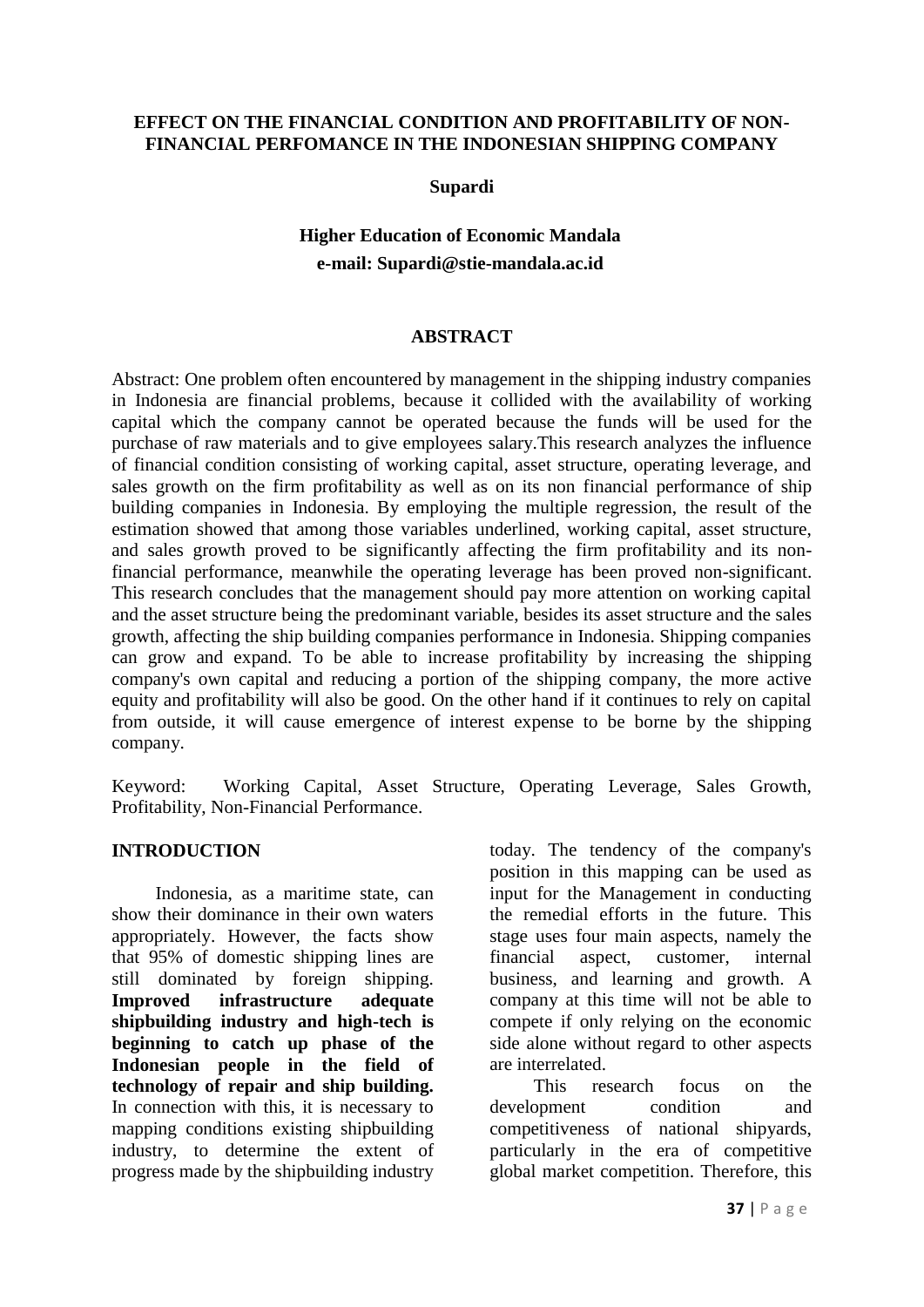dissertation shows background of the research, include: practical background (shipbuilding business and its problems) and academic background, the formulation of research problems, hypotheses, scope, objectives and benefits of research results. National Industrial Development Policy Direction refers to the agenda and priorities of the National Development. United Indonesia Cabinet within the framework of the National Medium Term Development Plan (RPJMN) 2010-2014 (Presidential Decree No. 5 of 2010), namely: (1) Delivering Welfare, (2) Achieve Democratic, and (3) Achieve Justice. For Indonesia's industrial development strategy in the future will adapt to the latest ideas developed at this time. The era of globalization and the development of 21st century technology provide an approach to the development of industrial sector in the context of building a comprehensive industrial competitiveness and sustainable.

Based on the development of the shipping industry in general, it is known that the problem of investment is also an important issue, other than issues of marketing, human resources, production and others. It is the responsibility of the financial manager in making decisions. The issue of this investment is very important for shipping companies as a matter of the source of funds for investment, and the economic life of the most important is the expected return and investment. Every company certainly does not want money or capital owned wasted without getting the results as expected, so the decision regarding the investment affects the firm's performance. Less proper decision making in the investment will result on lowering performance of the company.

One problem often encountered by management in the shipping industry companies in Indonesia are financial problems, because it collided with the availability of working capital which the company can not be operated because the

funds will be used for the purchase of raw materials and to give employees salary. Finance function is very important, because it involves all activities related to the business of the company to obtain funds and use these funds effectively and efficiently. For each course, the effectiveness of which made the need for the expenses of the sources of capital, either in the form of working capital and investment capital.

Assessment of performance by utilizing financial information as a single indicator has been used extensively, but only by reviewing financial measures as a single indicator is not showing excellent results to assess the performance of a company (Kaplan et al, 2000). therefore, evolved on the basis of performance appraisal system that more comprehensive, which is not only used to measure the performance of the financial aspects of the company but also the use of non-financial aspects as part of an information system. Any talk of the public service will touch on the quality of services provided by public organizations in the community as customers. Quality of service is generally focused on the customer, so that the products services designed, manufactured and supplied to meet customer desires and satisfaction in this study is the shipping industry customers. So in this study in terms of non-financial performance assessment through customer satisfaction.

Inadequate working capital will make the company can not run optimally on corporate activity and if excessive working capital available, this has resulted in the use of working capital is not productive. This means that any company should be able to optimally utilize the working capital as needed in carrying out its activities. Given the importance of working capital in a shipping company in Indonesia is the reason for the author to examine the influence of the dimensions of the financial condition and profitability of non-financial performance in the Indonesian shipping company.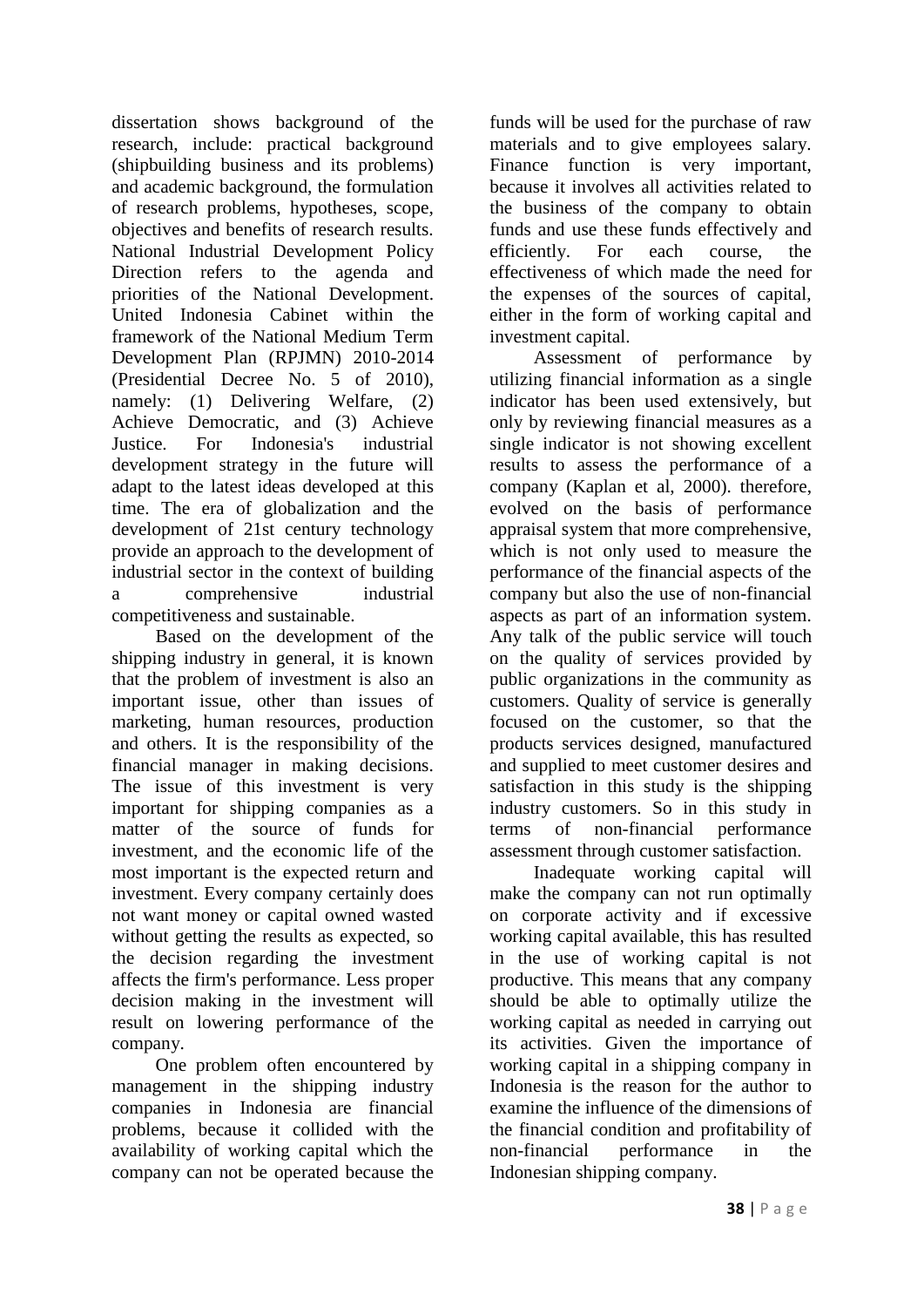This research aims to examine the effect of the dimensions of financial condition consisting of Working Capital, Asset Structure, Operating Leverage and Sales Growth to profitability in the Indonesian shipping company and to test the effect of the dimensions of financial condition consisting of Working Capital, Asset Structure, Operating Leverage and Sales Growth of non-financial performance in the Indonesian shipping company.

## **Profitability**

Profitability by Riyanto (2001) is the company's ability to generate profits for a certain period. Weston and Copeland (1999) argues that the profitability is the net result of a series of policies and decisions. While Baridwan (2005) defines the profitability is the ability of the company makes a profit in relation to sales, total assets and own capital. Each company is always trying to improve profitability. If the shipping company managed to increase its profitability, it can be said that the shipping company is able to manage its resources effectively and efficiently so as to produce high profits. Conversely, a shipping company has low profitability shows that the shipping company is not able to manage its resources well, so it is not able to generate high profits.

One of the profitability ratios is often used in research related to the effects return on investment is the return on investment (ROI). Return on Investment (ROI) demonstrate the company's ability to generate profits from assets that are used. Knowing this ratio, it can be seen whether the company will be efficient in utilizing its assets in the company's operations. The results of previous studies, that ratio also provides a better measure for the profitability of the company as it demonstrates management effectiveness in using assets to generate revenue (Baridwan, 2005).

#### **Financial Performance**

The first thing to do is determining the health of the financial management of the company, the next is to look at the financial performance of the company's financial statements. Sucipto (2003: 34) defines financial performance is the determination of certain sizes that can measure the success of a company in generating profits. Financial performance said by Fahmi (2011: 2), is an analysis done to see how far a company has performed by using the rules of financial performance which is good and right. The stages applied for analyzing the company's financial performance. There are five (5) steps in analyzing the financial performance of a company in general, namely: a) Conducting a review of financial reports, b) Performing calculations, c) Doing a comparison of the results of the count being obtained, d) Doing interpretation of the various problems that are found, and e) Finding and providing solutions to the problems found. It can be concluded that the financial performance is an analysis has been conducted to determine the extent of the company carrying out the rules in the management of the company is good and right.

## **Non-Financial Performance**

According to the theory of Kaplan and Norton (1995), non-financial performance is measured by customer market share benchmark, how much the market segment occupied, the rate of new customer acquisition, the ability to retain existing customers, customer satisfaction, customer profitability and the level of corporate image in eyes of the customer and performance-related internal processes consisting of innovation, operation and after-sales service. Then the non-financial performance of the learning and growth consists of employee capabilities, information system capabilities and motivation. Non-financial performance is a feat achieved by the shipping company within a certain period which reflects the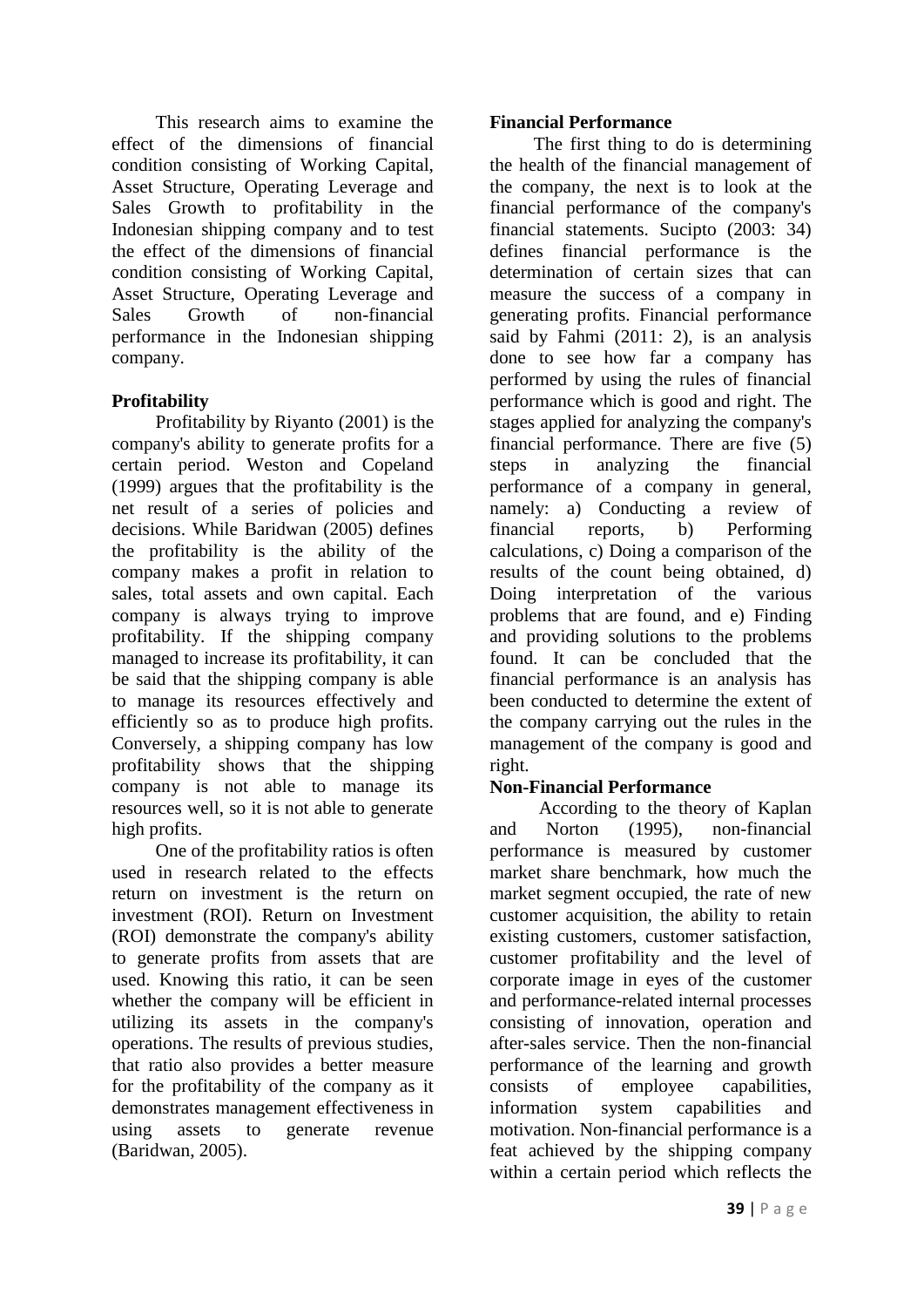soundness of the shipping company. Indonesian shipping company as a form of organization in general has specific goals to be achieved in an effort to meet the interests of its members.

#### **Financial Condition**

For parties which interested in the development of an Indonesian shipping company are very necessary to know the financial condition of the company. The financial condition of an Indonesian shipping company can be ascertained from the financial statements consisting of balance sheet, income statement, statement of changes in equity, cash flow statement, and notes to the financial statements.

## **Working Capital**

Working Capital is the net capital represents the excess of current assets to current liabilities, to fund operations. According to the theory of Weston and Copeland (1999), working capital is the difference between current assets by current liabilities. Thus, working capital is an investment in cash, marketable securities, accounts receivable and inventories minus current liabilities are used to protect the current assets. An analysis of the sources and uses of working capital is very important for the analysis of internal and external, in addition to the problem of working capital is closely related to the daily operation of the company also have a lower margin of safety or the security of the creditors, especially short-term creditors. Indonesian shipping company operating costs depends on working capital from banks or investors. The disadvantage of working capital is its deficiency results in decreased earnings capacity as a result of the slow turn over of the company. This gives rise to the impression that the management is not able to use working capital efficiently. If the working capital gets loan from the bank, the company suffered a loss in pay interest. While the good thing of working capital is to protect the possibility of a financial crisis in order to fix the necessary working capital, planning and overseeing the company's plan to become a financial plan in the short term, and to assess the speed of rotation of working capital in a holistic sense.

## **Structure of Assets (tangibility)**

Baridwan (2005: 176) states: "The structure of assets is reflected in the left side of a balance sheet that shows the composition to be financed". According to Shamsuddin (2000: 8): "The structure of assets is the determination of how much of each component of the allocation of assets, both in current assets and fixed assets". Titman and Wessels (1988) suggest that the asset structure is: "Balance or the ratio between fixed assets to total assets". Companies with asset structure suitable as collateral debt tend to use greater leverage (Brigham and Gapenski, 1996: 511). For example: real estate companies tend to have greater leverage than a company engaged in the field of technology. Companies that have assets that can be submitted as collateral, tend to use large amounts of debt (Weston and Brigham, 1997: 713). Assets are assets that is associated with the company's capital structure is primarily fixed assets. If the composition of a company is capital intensive, meaning the company prioritizes its own expenditure. That is, only the loan capital is complementary particularly for working capital financing (Napa and Mulyadi, 1996: 60).

## **Operating Leverage**

Leverage is the use of assets or funds that have fixed costs to magnify returns (return) to the owner of the company (Gitman, 2006). Leverage in conjunction with the income statement, is operating leverage and financial leverage. Operating leverage is required when a company has fixed operating expense in the cost structure. With the fixed operating expense percentage increase in the percentage of sales will cause a greater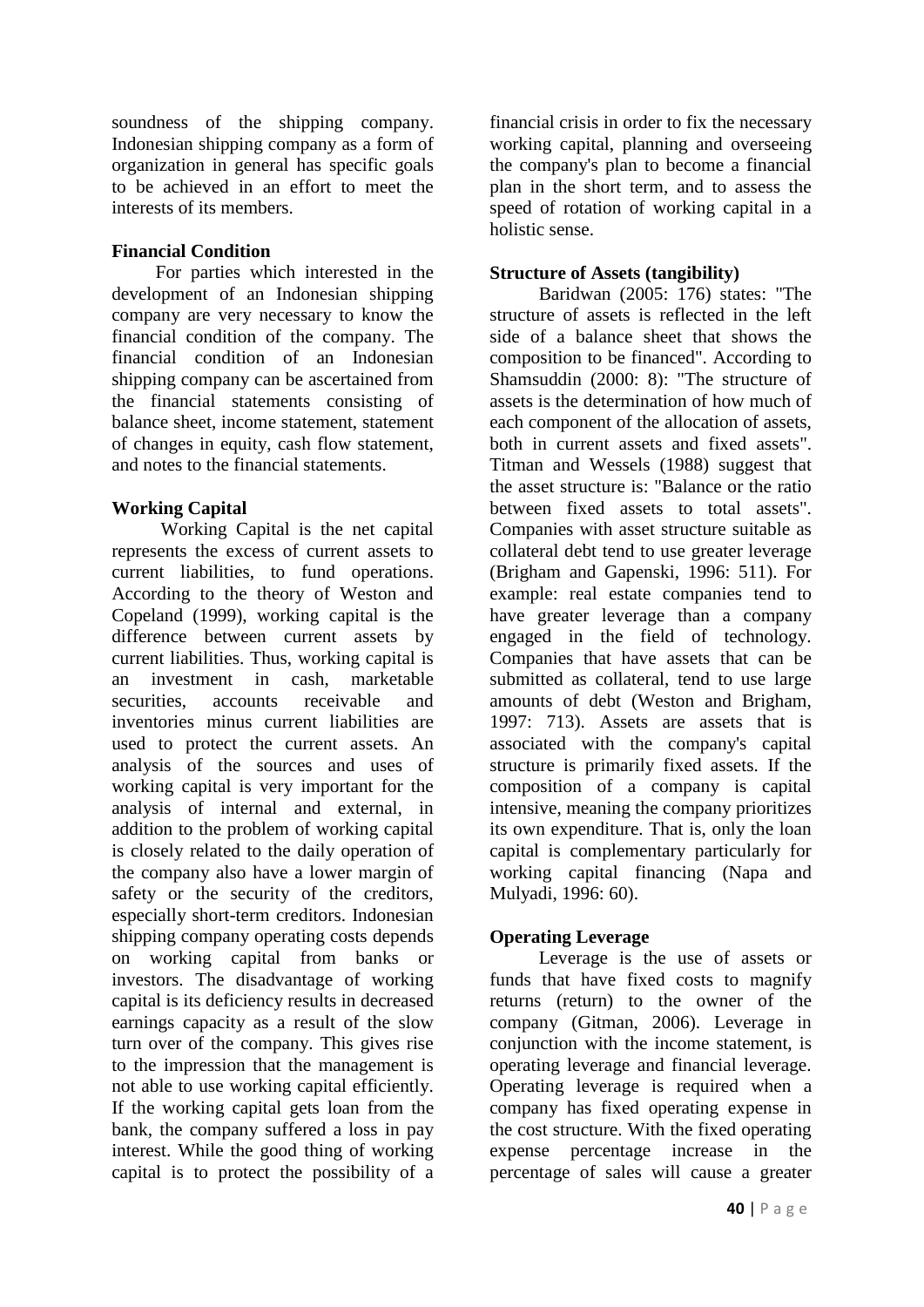increase in EBIT. Measurement of operating leverage is to use the degree of operating leverage (DOL). Financial leverage is required when a company has financial fixed expense in the cost structure. With the financial fixed expense, the percentage increase in operating income percentage increase will lead to a greater net income. Measurement of financial leverage is to use the degree of financial leverage (DFL). Agency theory predicts that firms with higher leverage ratios will reveal much more information, because the cost of agency companies with capital structure as it is higher (Jensen and Meckling, 1976: 354). Operating leverage shows how large companies use the load remains operational. Expenses remain operational are usually derived from the depreciation costs, production costs, and marketing permanent. Companies that use a fixed fee in a high proportion (relative to variable costs) is said to use a high operating leverage, in other words the degree of operating leverage (DOL) for the company is high. If a company has a high DOL, high level of sales will generate higher revenue. But conversely, if the level of sales dropped significantly the company will incur a loss.

## **Sales Growth (Growth of Sales)**

The increase in the number of sales occurs from year to year or from time to time. The way the measurement is to compare sales in year t minus sales in the previous period to the sales in the previous period are expressed in percent (%). The growth of shipping company in Indonesia indicates the company's ability to maintain its survival. In this study, the growth of the company is proxied by the ratio of sales growth. Companies with good growth will be able to increase its sales volume as compared to previous years. This shows the company's ability to maintain its economic position so as to provide an opportunity for the company to increase profits and maintain the viability of their business. Thus, the higher the sales growth

ratio the less likely the company received a going concern audit opinion. According to the theory, that the growth in sales have strategic impact for a company, for sales made must be supported by such property or assets and increased sales when the asset must be added (Weston and Brigham, 1991: 95). Companies can optimize existing resources, by knowing the sales from the previous year.

## **Hypothesis**

- H<sup>1</sup> : Working Capital significant effect on profitability in the Indonesia shipping company
- H<sub>2</sub>: Structure asset significant effect on profitability in the Indonesia shipping company
- H<sup>3</sup> : Operating Leverage significant effect on profitability in the Indonesia shipping company
- H<sup>4</sup> : Sales growth significant effect on profitability in the Indonesia shipping company
- H<sup>5</sup> : Working Capital significant effect on non financial performance in the Indonesia shipping company
- $H<sub>6</sub>$ : Structure asset significant effect on non financial performance in the Indonesia shipping company
- H<sup>7</sup> : Operating Leverage significant effect on non financial performance in the Indonesia shipping company
- H<sub>8</sub>: Sales growth significant effect on non financial performance in the Indonesia shipping company

## **RESEARCH METHODS**

## **Research Design Used**

Design research is an associative design, which is to analyze the relationship between one variable with another variable or how a variable affects another variable. In this case the associative design used is a causal associative design is a causal relationship between one variable and the other variables. The authors used a case study with quantitative approach while the unit of analysis in this study was the effect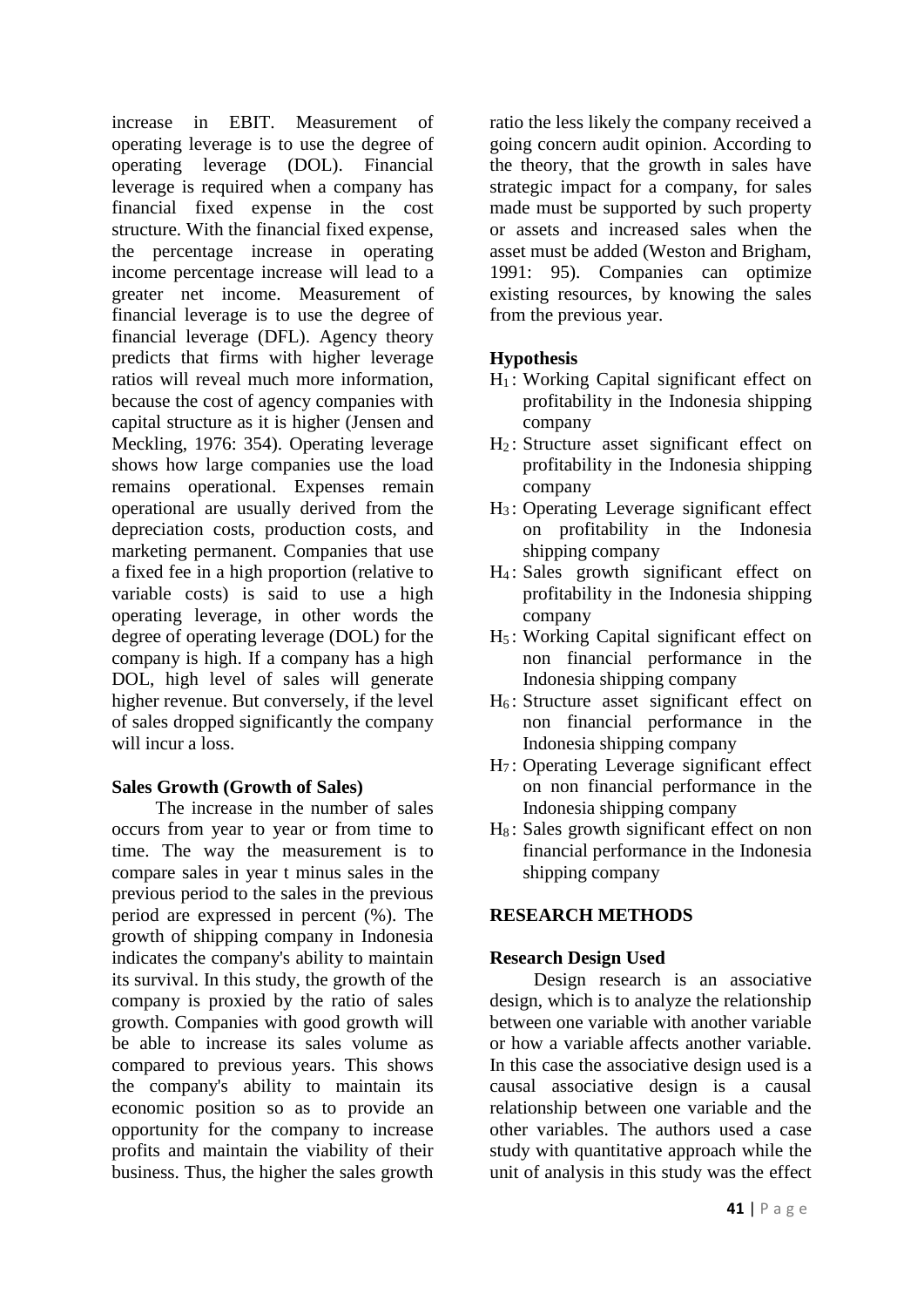of the dimension of financial condition (Working Capital, Asset Structure, Operating leverage, sales growth) to profitability and non-financial performance on Indonesian shipping company.

#### **Population and Sample**

The population in this study involved all Indonesian shipping company by 15 companies. The sampling method used is the census, which is full sampling as many as 15 companies with a 5-year study period from 2007 to 2011.

#### **Data Analysis Techniques**

To answer the research objectives, namely the influence of the dimensions of financial condition (Working Capital, Asset Structure, Operating leverage, Sales growth) and profitability of non-financial performance in the Indonesian shipping company, it is used quantitative analysis techniques, namely: Testing the hypothesis in this study was performed using multiple linear regression models. After covering the Classical Assumption Test, it is followed by normalitas test, multicollinearity test, heteroscedasticity test and autocorrelation test.

#### **RESULTS ANALYSIS**

Based on empirical findings through quantitative methods, the recommended model is as shown in figure 1.

Figure 1





Source: Secondary data is processed.

The results of the empirical findings indicate that working capital, asset structure and growth affect sales and profitability of non-financial performance.

#### **INTERPRETATION**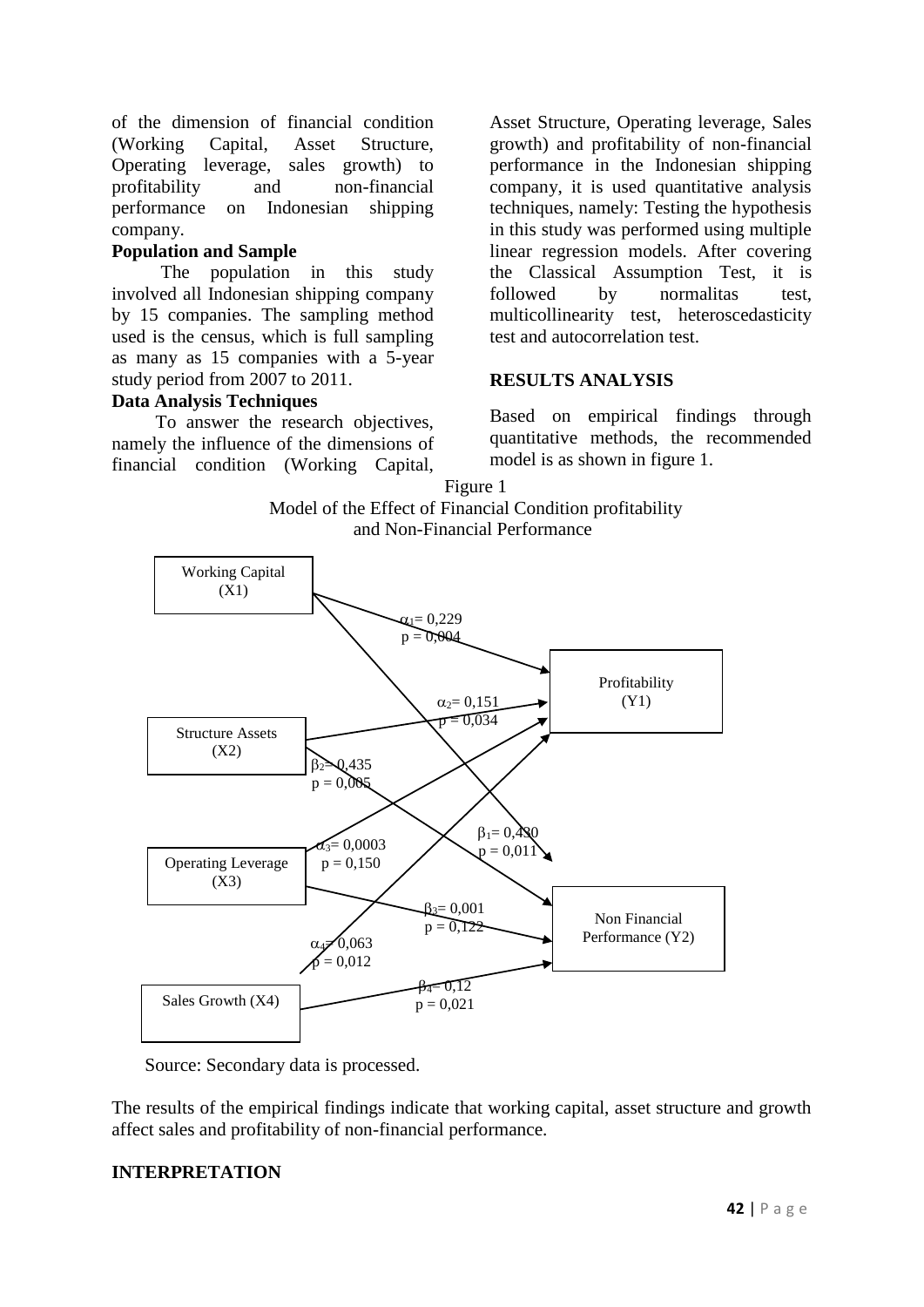## **Effect of Working Capital to profitability**

Working capital has significant effect on profitability. This suggests that the management of working capital has a very important role to generate profit and to ensure the continuity of the company. Reduced working capital will be able to reduce the opportunities open to the company to improve profitability. The results of this study are consistent with research Nurak (2001), Raheman and Natsir (2007) and Nugroho (2011) which states that the working capital has a significant effect on profitability. The higher the amount of working capital to finance its use is governed expenses for the activities of the daily operation of the company will be profitable for the company because in addition to allowing the company to operate economically and the company is not experiencing financial difficulties. High working capital showed an excess of current assets or the existence of idle funds are funds that are useful to improve operations and profit, whereas a low working capital showed a lack of working capital due to capital and inventory turnover is slow. Each company is always in need of working capital to fund its operations both within the company that is engaged in the production of new vessels and repair. Working capital should always be spinning for companies conducting business. Companies have greater working capital, then the greater the company's ability to meet its short term obligations. This shows the company made a huge placement of funds in the current assets. Placement that is too big on the assets side has two very different effects.

If the company decided to establish working capital in large numbers, the possibility of liquidity will be maintained but the opportunity to earn large profits will decrease, which in turn decrease the profitability. The higher liquidity, then the company's position in the eyes of all right lender, therefore there is a greater likelihood that the company will be able to

pay their obligations on time. On the other hand in terms of angle of shareholders, high liquidity is not always advantageous as potentially leading idle funds that could otherwise be used to invest in projects that benefit the company (Single, 1995).

Working capital of the company is a<br>role for the sustainability vital role for the sustainability performance of the company, because working capital is an amount that must be constantly there to support business activities. In addition, working capital as well as determine the continuity of the company's liquidity position. The need for working capital for each company is different, because of different forms and types of business carried on. Determination of the amount of working capital should be considered carefully, so that in practice it does not hamper the business activities and the company will also need to think about how to manage working capital effectively and efficiently.

Good working capital management is the responsibility of every leader of the company, so that in every use of the working capital the company can achieve a point of equilibrium in terms of supply and use of working capital. Working capital is less than the requirement will result in losses or missed opportunities for profit (profit). Instead of working capital that the amount is too large than required will result in idle funds, resulting in inefficient use of funds.

The availability of effective working capital, which means the amount of working capital, is available to meet the need for the activities undertaken by the company. However, the availability of working capital also should not be excessive, which means there are no idle funds allowing the company can operate well and have no problems if one day there is a financial hardship. According to Halsey (2005: 63), the total investment in the company consisting of the fixed assets and working capital (current assets) and corporate profits will increase seen from the relationship between income and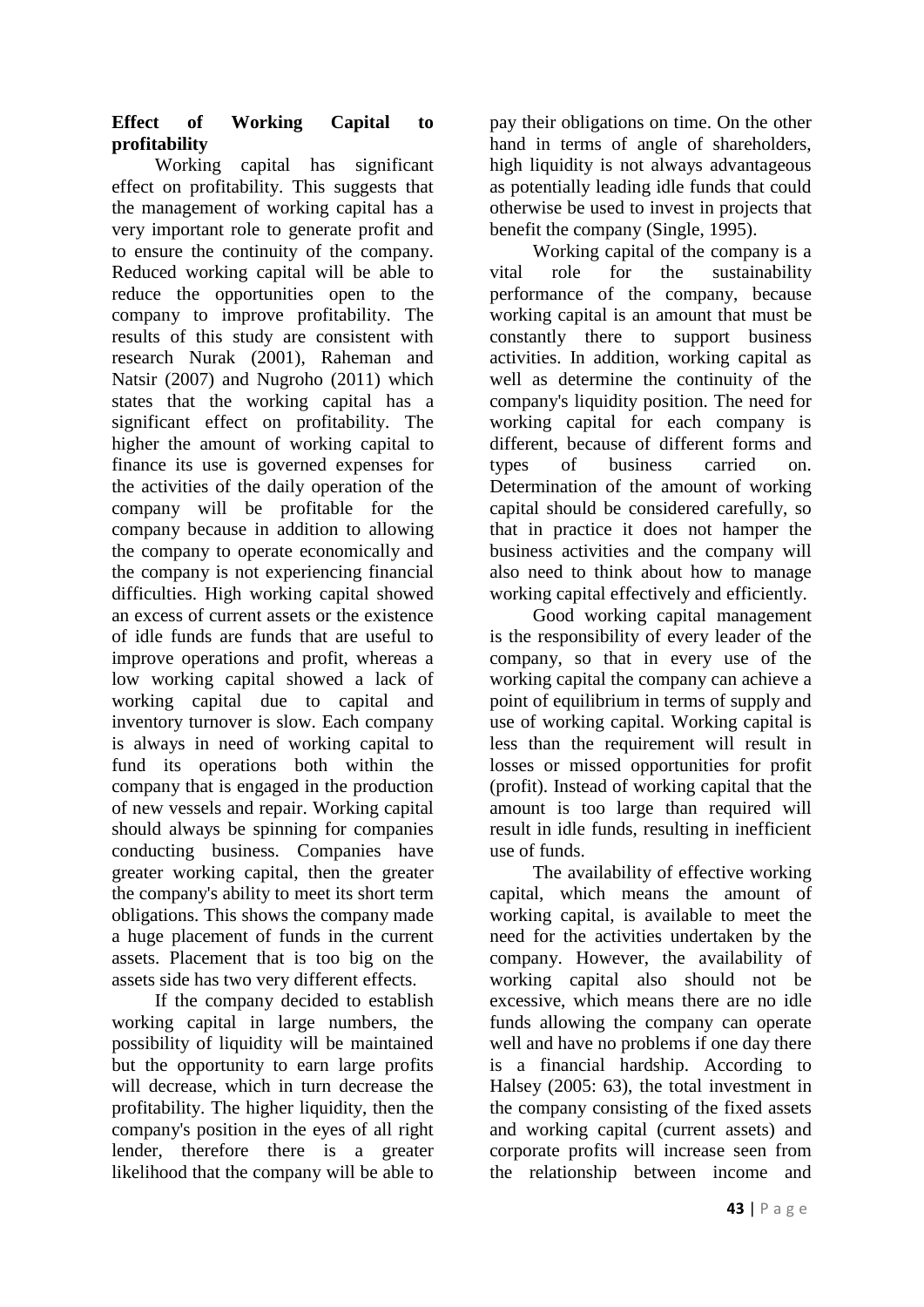expenses resulting from the use of company assets both fixed assets and working capital (current assets ) in productive activities. Return on capital investment is an important indicator for the strength of the company in the long run. Thus, by effectively managing working capital will increase the profitability of the company. Working capital and assets of the company was instrumental in the company's performance, so it takes careful thought in decision making related to investments in working capital.

## **Effect of Asset Structure of profitability**

Asset structure significantly influence on profitability. This shows that the fixed asset is a capital of a company which can be used in the operation of the company for the operations of the company will generate revenue. Revenue represents the increase or decrease in the company's asset liability company (or a combination of both) during the specified period from the delivery of goods, delivery of services, or other activities that are central activities of the company. If income exceeds expenses, the company makes a profit. Generate the maximum profit is one of the goals of the company, because the greater the profit generated a company shows the company's health condition. One of the efforts of a company to maximize profit companies is through the management of existing fixed assets. Managers are required to manage assets properly through the process of production, distribution and others. The better asset turnover, it shows the company's health condition.

## **Effect of Operating Leverage on profitability**

Operating leverage has no effect on profitability. Insignificant due to the company's operating leverage studied homogeneous i.e. shipping company. The more homogeneous the company in an industry, the fixed costs incurred by the

company will be more uniform or relatively the same amount, so that fluctuations in corporate profits is only affected by fluctuations in sales are closely related to fluctuations in variable costs. The results of this study support the research Putra (2013) which states that the operating leverage no significant effect on earnings per share. The use of assets with fixed costs in the hope that the revenue generated by the user's assets will be sufficient to cover fixed costs and variable costs. Operating leverage shows how large companies use the load remains operational. Expenses remain operational are usually derived from the depreciation costs, production costs, and marketing permanent. Companies that use a fixed fee in a high proportion (relative to variable costs) is said to use a high operating leverage, in other words the degree of operating leverage for the company is high. If a company has a degree of high operating leverage, high level of sales will generate higher revenue. But it will turn conversely if the rate of sales fell to experience losses. The results of this study are inconsistent with research Wenty and Murtanto (2001), which is also inconsistent with research Raheman and Natsir (2007).

In every company is always in need of funds to meet all the necessary requirements in its activities, as well as the service companies that have high fixed costs, so companies need a lot of investment to cover the costs. Companies with Operating Leverage smaller tend to be able to increase financial leverage because the company will have a smaller business risk. By knowing Operating Leverage, management can assess changes in operating income as a result of changes in sales. Therefore, the operating leverage associated with the company's sales and earnings before interest and taxes.

Companies that use costs higher certainly require substantial profits, so companies are trying to get the maximum profit. One way to earn high profits is by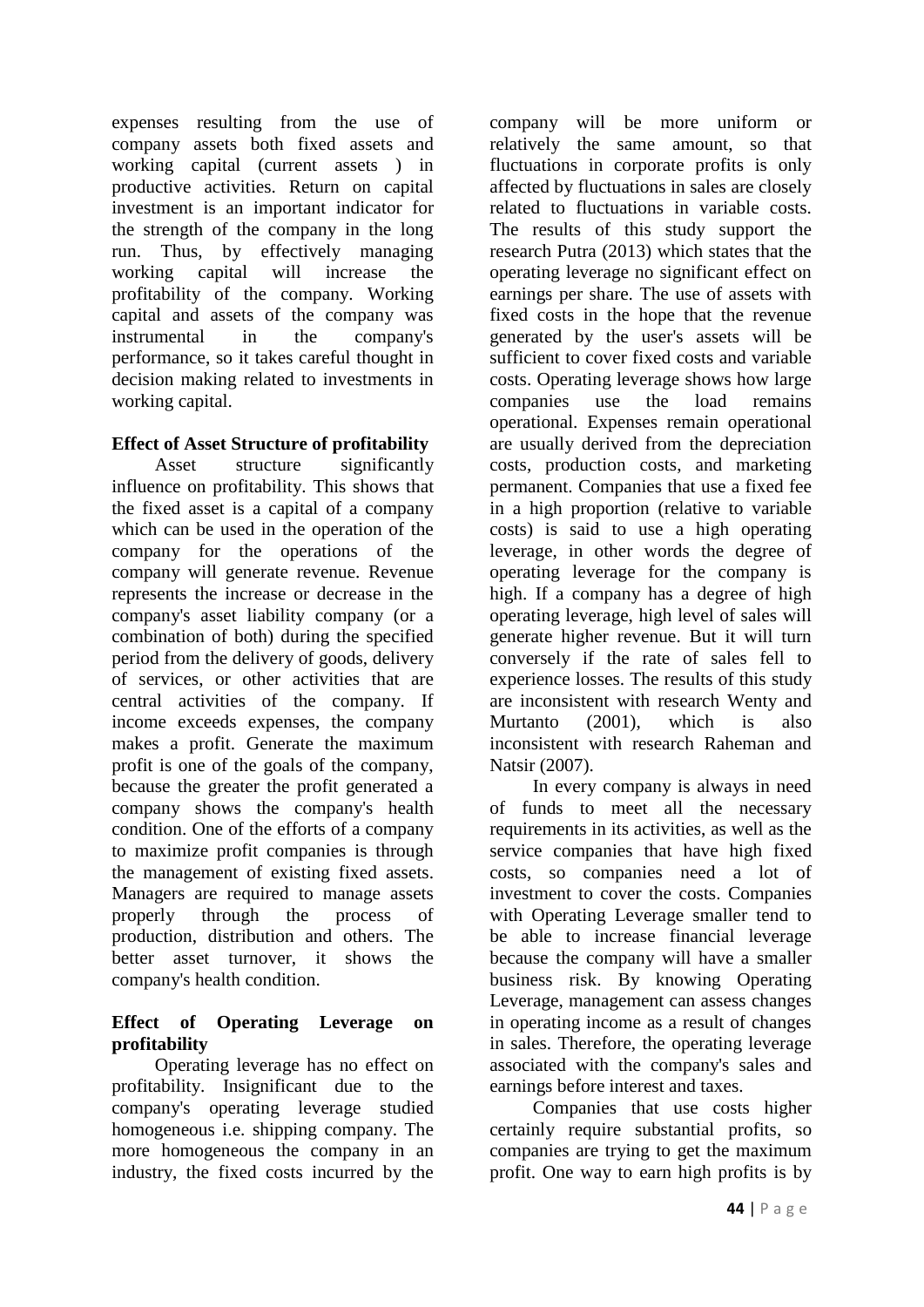using profitability, because it will measure the level of corporate profits. Analysis of enterprise profitability is a major part of financial statement analysis. All financial reports can be used for the analysis of financial statements, but the most statements, but the most important to review the profitability i.e. income statement. The income statement can report the results of operations during the period. In measuring profitability, one of which can be done by using the Return on Investment (ROI). Where it can measure the ROI of the company's ability to generate profits occur by using net profit after tax. Company's ability to earn income or profit of the operation will be a measure of the effectiveness of the company's management.

## **Effect of Sales Growth of profitability**

Sales growth has significantly influence profitability. This suggests that the strong sales growth tends to increase its profit. The faster rate of growth of sales of a company the greater the funds needed to finance the company's growth. Therefore, sales growth is highly desirable because each company's sales growth reflects the growth of the company. The results of this study are consistent with research Deitiana (2011) which states that the sales growth has significantly influence profitability. Profits often be one measure of company performance. Companies that have high earnings mean the performance is good and vice versa. Profit is an indicator of a company other than the company's ability to meet obligations to donors is also an element in the creation of corporate value that indicates the company's prospects in the future. Sales growth has an important role in the management of working capital, to know how big the sales growth, the company can predict how much profit to be gained.

Shipping company will not run without a good sales system. Sales is the spearhead of a company. Appropriate sales forecast is necessary, so that the company can prepare everything necessary for the

production process. By using the ratio of sales growth, the company can know the trend of sales of products from year to year. Brigham and Houston (2006) states that the sale should cover the costs so as to increase profits, then the company can determine the steps to be taken to anticipate the possibility of increase or decrease in sales in the coming year. If sales increased, the asset must be added, while on the other hand, if the company knows for certain future sales demand, the result of claims, as well as the schedule of the product, the company will be able to set up a schedule of debt maturities to match the net cash flows in the future to come. As a result, profits will be maximized (Horne and Wachowicz, 2009).

## **Effect of Working Capital and Non-Financial Performance**

Working capital has significant effect on non-financial performance. This suggests that working capital is one of the most important aspects, of the overall management of the company spending. Therefore, companies must be able to maintain certain capital levels, if not maybe the company will be in a state illikuid (not being able to pay obligations already due) even the possibility had to be liquidated.

Working capital should be available within the company should be sufficient in number in the sense to be able to pay for expenses or day-to-day operations. Sufficient working capital will provide benefits to the company include:

- a. Protect your company against the crisis of working capital due to the falling value of the current assets.
- b. Allows the company to pay all obligations on time.
- c. Ensure the credit standing of the company has become larger and allows for companies to be able to face financial difficulties that may occur.
- d. Enables companies to have supplies in sufficient quantity to serve the consumer.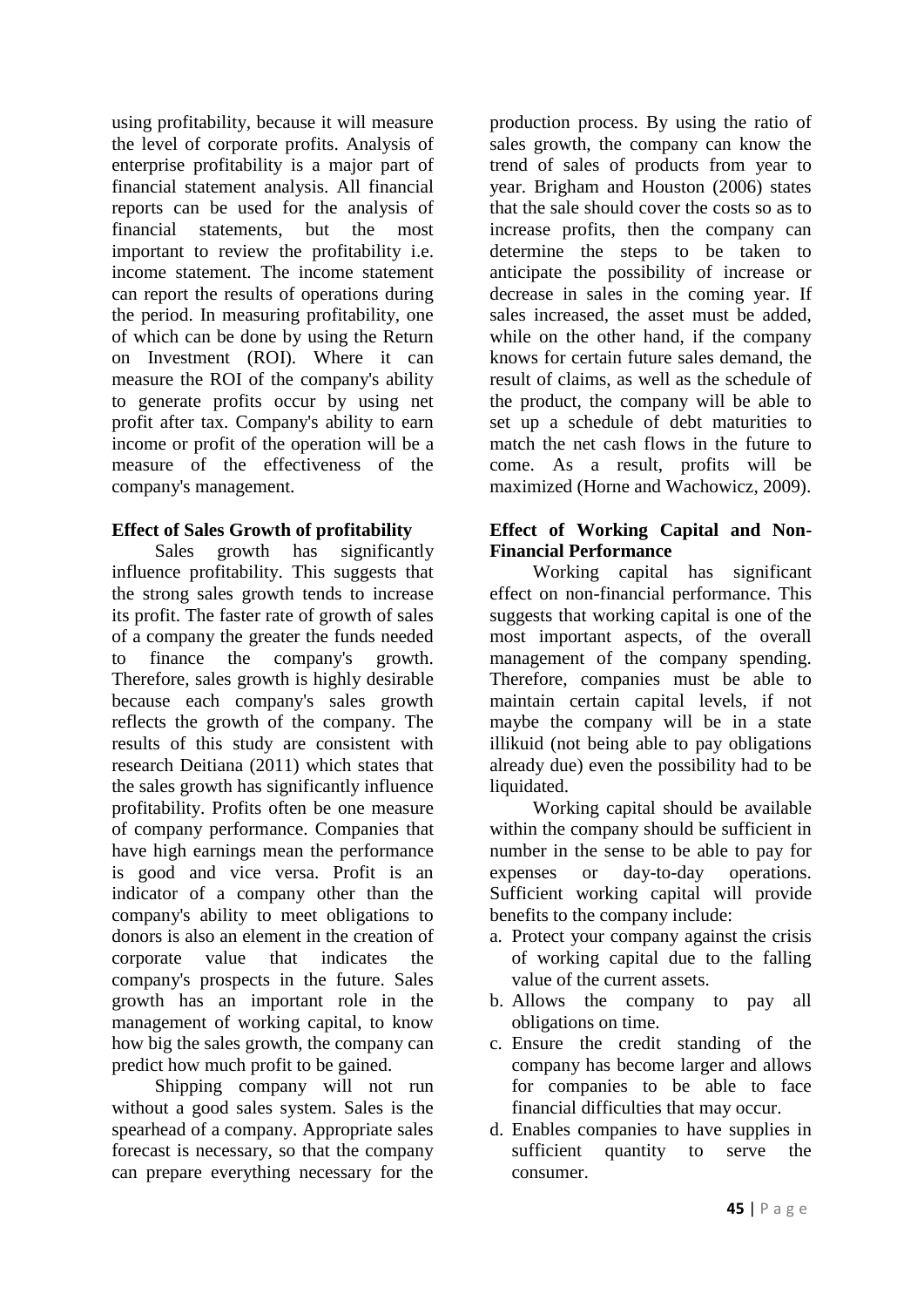- e. Enables the company to provide more favorable credit terms to customers.
- f. More efficient because there is no difficulty to obtain goods or services required.

Good management of working capital, expected capital tied up in the form of working capital can be used efficiently and effectively as possible, through the activities undertaken by the company. Financial management plays an important role in the planning and allocation of capital, because the success or failure of the company depends on the objectives of capital management are available. In planning the allocation of capital, financial management is required to make efficiency. All of them can be realized by drawing a policy decision in determining the required capital.

Working capital is an important element in running the business activities of the company, one of the conditions of success of a company is the proper management of working capital. Most causes of bankruptcy arises because of weak policies and decisions in the field of working capital, working capital management determines the company's liquidity position and liquidity requirements with the company's success is good management of working capital is expected to trigger labor to produce a quality product, a quality product is certainly desirable and sought after by the consumer / customer. When consumers / customers have confidence in the quality of the company's products, it is expected to increase the sales volume of these products so that eventually can affect the profitability of the company, which is one of the primary destinations in order to survive and compete with other companies.

#### **Effect of Structure on the Performance of Non-Financial Assets**

There is significant effect on the structure of assets of non-financial performance. This means that the asset structure play an important role in determining the optimal non-financial<br>performance. Shipping companies to Shipping companies to maintain and increase market share in targeted customer segments are beginning with retaining existing customers in that segment. Customer retention is very helpful to identify more character and value expected by the customer as a consideration of the strategies applied. Thus, to be able to support the needs of the company, in order to achieve success in the future with a strategy that is able to compete, we need a balanced view. Shipping company in growing the business on a national and international level need to set an objective to increase the customer base or target segment called customer retention.

### **Effect of Operating Leverage of Non-Financial Performance**

The effect of operating leverage on non-financial performance is not significant. This means that the level of operating leverage does not affect the level of non-financial performance. Operating leverage is the use of the assets that give rise to operational fixed costs such as depreciation and others in the hope of obtaining income to cover fixed costs and variable costs. Shipping company is a corporate job order, in this case the use of the average fund companies use internal sources of funds, meaning that the source of funds coming from the company itself. The source arises from the existence of the results obtained from the course of business conducted by the company. From that effort, the company will get the results as well as earnings or profits. Operating leverage is the use of a particular property or assets which will increase the burden remains for companies such as machinery, buildings and so on, in this case will be a permanent burden of depreciation costs. Assets such as machinery and land on the shipping company before accepting the project so that the cost of depreciation have not been able to take into account the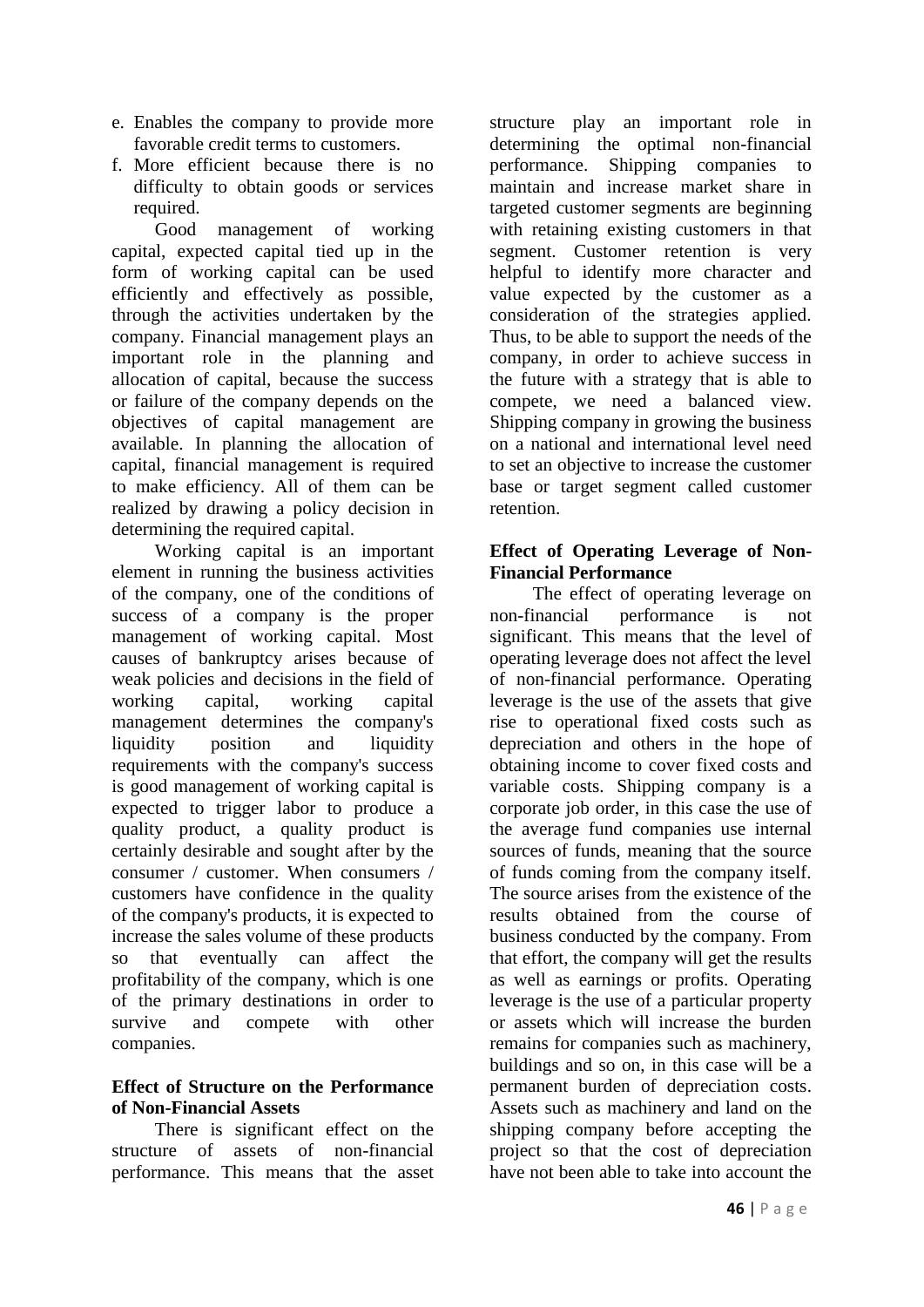high point value. Operating costs incurred in order to keep sales volume can produce greater revenues than the entire fixed and variable operating costs. The influence arises in the presence of fixed operating costs, namely the change in the volume of sales that result in changes in the operating profit or loss that is greater than a predetermined proportion.

### **Effect of Sales Growth of Non-Financial Performance**

There is significant effect on the growth of sales of non-financial performance. Sales growth reflects the successful manifestation of the investment period of the past and can be used as a prediction of future growth. Sales growth is also an indicator of the demand and the competitiveness of firms in an industry. The rate of growth of a shipping company will affect the ability to sustain gains in funding opportunities in the future. High level of sales to customers is the result of customer loyalty. With customer retention analysis concluded that customer loyalty can be formed by increasing the quality and attention to timely delivery. So the improvement in terms of timely delivery will increase customer loyalty that ultimately will improve financial performance. Customer loyalty and timely delivery will be included in a customer's perspective. Further to be seen whether the internal business processes that need to be done as best as possible by the company if they want to obtain timely delivery. How to maintain and increase market share in the targeted customer segment is preceded by retaining existing customers in that segment (customer retention). In addition to retaining customers and more companies want to be able to measure customer loyalty through business percentage growth with existing customers, in general, the company wants to increase business by setting goals to increase customer base in all targets, measure customer retention measure in the form of absolute and relative strength of the business unit attract and win new customers. Customer retention can be measured by the number of new customers or the number of sales to new customers in existing market segments (Kaplan and Norton, 2000: 61).

Sales growth indicates a company's ability to survive in the competitive conditions of the company. Sales growth is higher than the increase in costs will result in increased profits. The amount of profit earned on a regular basis as well as a tendency or trend of increasing profits is a crucial factor for the company stay afloat. In general, companies that grow quickly obtain positive results in terms of strengthening the position in the competition, enjoying sales increased significantly and was accompanied by an increase in market share. Fast-growing company has also benefited from the positive image is obtained, but the company will have to be extra careful, because the success is obtained by causing the company becomes vulnerable to any negative issues. Shipping companies need to get an important concern of the government, especially on working capital because it can reduce the negative news sources that describe the company's ability to maintain, develop and degrade the quality and lower customer satisfaction. Shipping company is a company that requires huge capital. In order to increase sales productivity, it should be noted the readiness of human resources. Increased growth of the company shall have the meanings if cost control less attention.

## **CONCLUSIONS**

Based on the analysis it can be concluded that more competition against shipping companies, then the profit cannot exceed 10% of the selling price so that shipping companies tend to lose. Moreover, working capital funded by bank loans or borrowing from investors is very volatile so that the shipping company is difficult to increase profits. Evident from the research, that the financial condition as measured by the effect on profitability and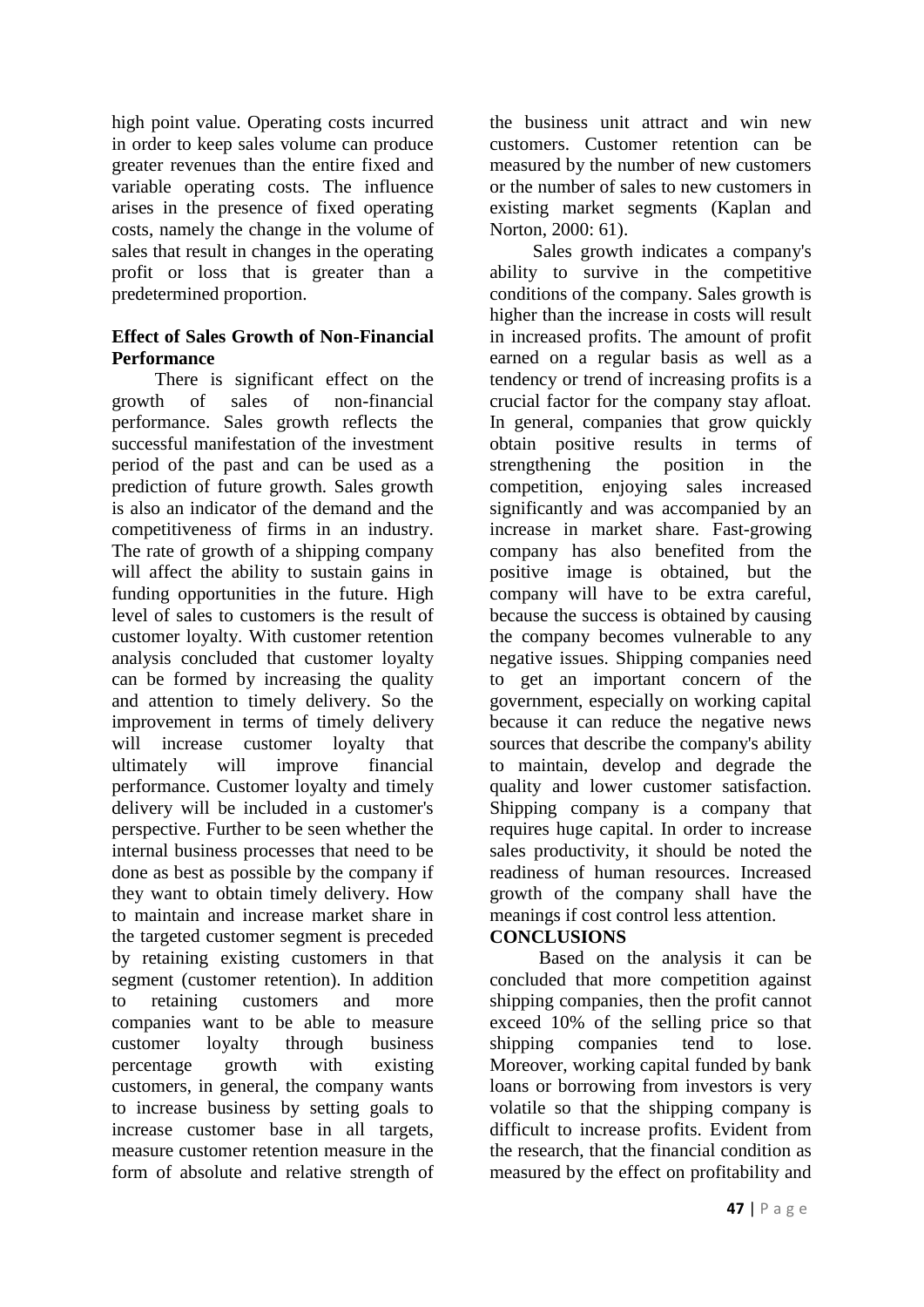working capital Indonesian shipping company. The need for working capital is one element that is very important asset in the company, because without the working capital the company is not able to meet the needs funds to run its activities. A financial manager is required to pay attention to the source of funds to meet the working capital so that managers faced with a wide choice of sources of funds, both short-term sources of funds as well as long-term. The source of these funds is used as a source of financing and the management of the company in every activity of the company to be more efficient and ready to face competition in the company future. This suggests that the management of working capital has a very important role in generating income and ensure the continuity of the company, reduced or excess working capital will be able to reduce the opportunities open to the company Indonesian shipping company to increase profitability. The results of this study are consistent with research Nurak (2001), Raheman and Natsir (2007) and Nugroho (2011).

The company is a shipping company based on job order so that the value of the asset structure varied according to the value of the contract and the type of vessel that is ordered from the buyer. It can be concluded assets structure significantly influence profitability. Determining the structure of a good asset for the shipping company is no easy task. Managers need to be careful and use appropriate calculation to determine how much investment in fixed assets and the amount of current assets that are both balanced right. Riyanto (2008) explains that the structure of assets is the ratio between current assets, fixed assets, and required careful consideration in terms of determining the proportion of the two types of assets. Companies that have total assets of the generally greater use of longterm capital, while companies that more use would be to use your current assets are generally short-term capital. The longer the period of use of an asset in the company, the greater the risk given the<br>development and advancement of and advancement of technology and science are endless, economical in terms of an asset may have a relatively short lifespan, although technically still usable. That is, the investment decision should be taken into account in the economic life of the assets, costs, and risks that may arise. This shows the importance of determining the structure of assets in the shipping company. In determining how the exact composition of the asset structure required a manager's ability to analyze situations in the past, as well as estimates of future long-term goals associated with the shipping company. This shows that the fixed asset is a capital of a shipping company that can be used in the operation of the company as in the operational activities, the company will generate revenue.

Leverage is the use of assets or funds that have fixed costs to magnify returns (return) to the owner of the company (Gitman, 2006). The company is a shipping company based on the order that the use of assets fluctuate in accordance with the company obtained orders. Operating leverage of research revealed no effect on profitability. The results of this study support the research of Putra (2013) which states that operating leverage has no effect on earnings per share. However, it is inconsistent with the research of Wenty and Murtanto (2001) and Raheman and Natsir (2007).

The growth of shipping company in Indonesia indicates the company's ability to maintain its survival. Theoretically, that sales growth has a strategic impact for a company, for sales made must be supported by such property or assets and increased sales when the asset must be added (Weston and Brigham, 1991: 95), so the conclusion of the study is that growth significant effect on the profitability of sales. This suggests that the strong sales growth tends to increase its profit. The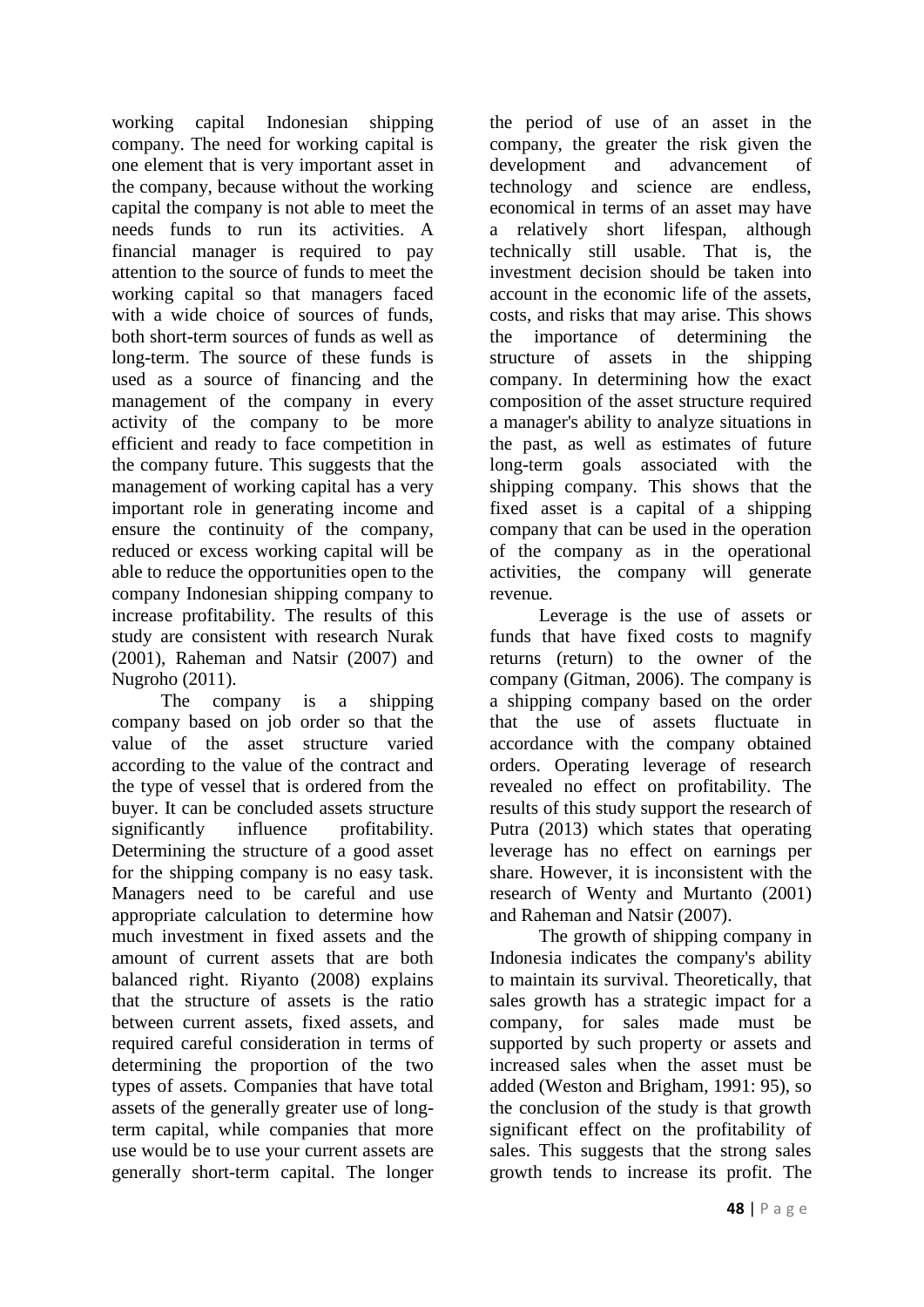results of this study are consistent with research Deitiana (2011).

Indonesian shipping company operating costs depends on working capital from banks or investors. The disadvantage of working capital is working capital deficiency results in decreased earnings capacity as a result of the slow turnover of the company, with less working capital to support the resulting performance of the company also declined. It can be concluded that the working capital significantly influence the performance of non-financial Indonesian shipping company. This suggests that working capital is one of the most important aspects, of the overall management of the Indonesian shipping company spending. The company is a shipping company based on job order so that the value of the asset structure is varied according to the value of the contract and the type of vessel that is ordered from the buyer. It can be concluded that the company's assets do not accumulate to use because waiting for a similar project. Studies showed that the structure of assets have a significant effect on the performance of non-financial Indonesian shipping company. This means that the asset structure play an important role in determining the optimal nonfinancial performance. Efforts to maintain and increase market share in targeted customer segments are usually preceded by retaining existing customers on customer segments. According to Gitman (2006), leverage is the use of assets or funds that have fixed costs to magnify returns (return) to the owner of the company. The company is a shipping company based on the order that the use of assets fluctuate in accordance with the company obtained orders. Operating leverage is no significant effect on nonfinancial performance of shipping companies in Indonesia. The company is a shipping company based on job order so that changes in lower sales as well as changes in operating income was also lower EBIT resulting Influence of operating leverage on non-financial performance is not significant.

This means that the high and low levels of operating leverage does not affect the performance of the non-financial enterprise Indonesian shipping. Increasing sales of ships is the purpose of the company in maintaining the company to continue to operate and manage all the assets of the company. Therefore, it can be concluded sales growth significantly influence the performance of the nonfinancial enterprise Indonesian shipping. Sales growth reflects the successful manifestation of the investment period of the past and can be used as a prediction of future growth.

## **RECOMMENDATIONS**

For information: Shipping companies can grow and expand. It is able to increase profitability by increasing the shipping company's own capital and reducing a portion of the shipping company, so it will be more active equity and profitability will also be good. On the other hand if it continues to rely on capital from outside only, it will cause emergence of interest expense to be borne by the shipping company. Non-financial performance can be improved by providing fast service, good, and satisfactory to the consumer.

For Company: a) Based on data known to the shipping company's current debt level is greater than current assets, so that the working capital can support the operations of the company, then the current debt be reduced by seeking funds from the government or to obtain working capital from the progress of completion of the work. b) Providers of working capital on the shipping company should be available and not rely working capital funded by bank loans or borrowing from investors which is very volatile so that the shipping company is difficult to increase profits. The government should provide funding for working capital or to obtain working capital from the progress of completion of the work in order to obtain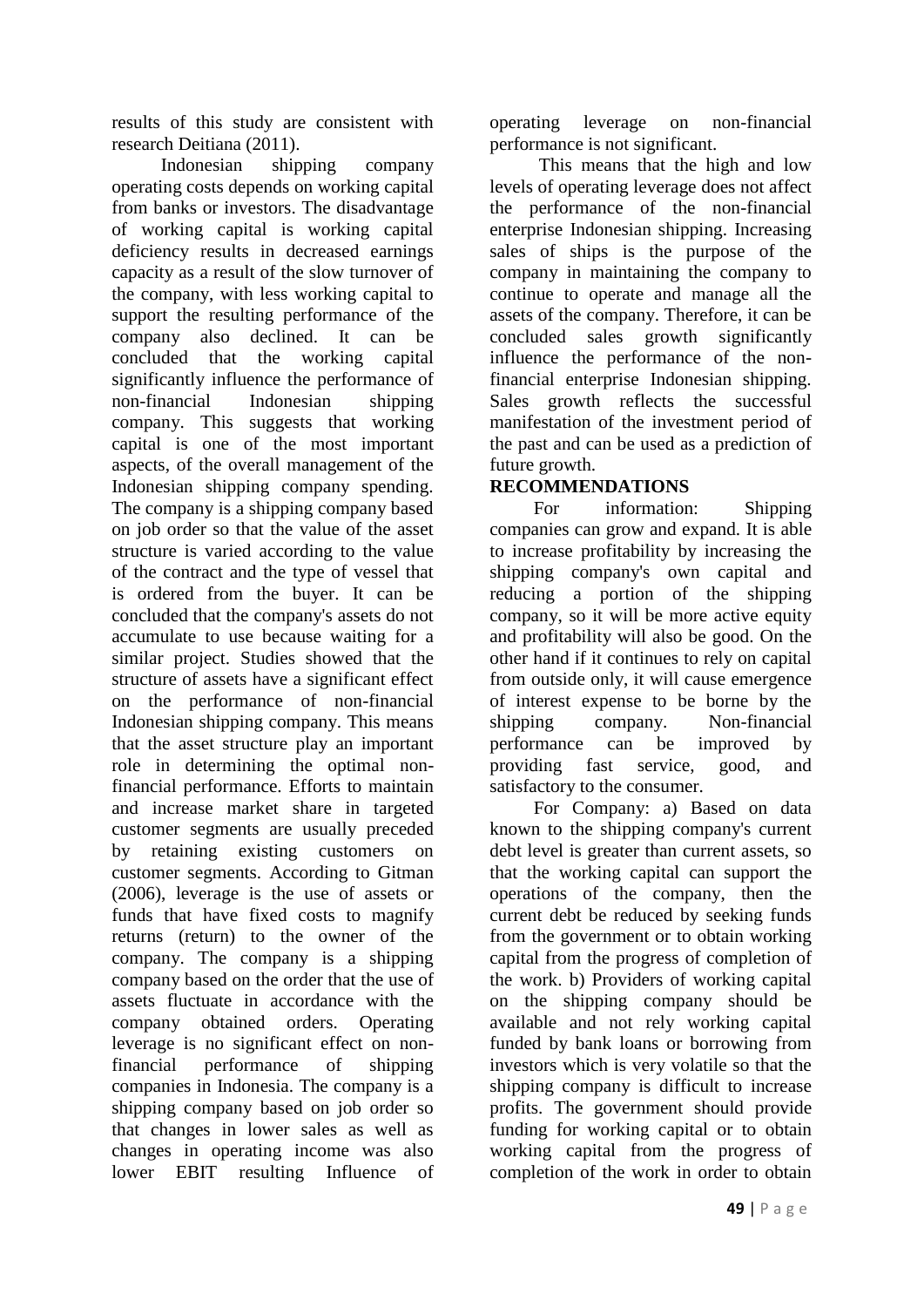an increase in profits. The use of working capital in order to be optimized, that is not excessive or need, for any amount of funds greater than the amount needed to raise corporate property without being followed by a proportional increase in earnings, thus lowering the rate of return on investment. While any amount of funds lower provider payment means the company fails to afford the debt on time. Maintaining working capital used or scaled back is to increase sales so as to give a good effect on corporate earnings. c) Revalued on the structure of assets owned by the company which is not at high risk for the company in dealing with the problem of depreciation of property. d) Planning and Estimation of the cost of each to get the job must be calculated accurately and precisely so that the shipping company is not having trouble funding the project and did not experience a loss and delay in completion of the work.

#### **REFERENCES**

Baridwan, Zaki, 2005, *Intermediate Accounting*, BPFE, Yogyakarta

- Brigham, E.F, and Louis C. Gapenski. 1996. Financial Management Theory and Practice. Sixth Edition. The Dryden Press International Edition. USA.
- Brigham, Eugene F., and Phillips R. Daves, Intermediate Financial Management, 2004., Eighth Edition, South Western, United States.
- Fahmi, Irham. 2011. Analysis of Financial Performance. New York: The alphabet.
- Gitman, Lawrence J., 2003. Principles of Managerial Finance, Tenth Edition, Pearson Education, Inc., United States.
- Husnan, Suad. 1993. Financial Management Theory and Applied. First Edition. Third mold. BPFE. Yogyakarta.
- Jensen MC., And WH Meckling., 1976. Theory of the Firm: Managerial

Behavior, Agency Cost and Ownership Structure. Journal of Financial Economics (October), 193- 228.

- Kaplan, Robert S, and David P. Norton, 1996. The Balanced Scorecard: Implementing Strategy Action Being. Translation: Peter R. Yosli Pasla. Erland. Jakarta.
- Kieso, Donald E. Jerry J. Werygandt, and Terry D. Warfield. 2002. Intermediate Accounting IFRS Approach. 1st Edition Volume 1 and Volume 2 Set Intercorporated JohnWiley & Sons: New York.
- Kusuma, Hadri. 2005. Company Size and Profitability: An Empirical Study of Manufacturing Companies Listed on the Jakarta Stock Exchange. Journal of Economic Development: Islamic University of Indonesia. http://journal.uii.ac.id/index.php/JEP /article/viewFile/607/533.
- Napa, Awat J. and Mulyadi. 1996. Corporate Financial Decision Theory and Empirical Testing Results. Second edition. Liberty. Yogyakarta.
- Nugroho, Aditya. ISO 9001, 2008. Work in Process, 5th Edition, AIMS Prime, Jakarta.
- Nugroho, Setyo Budi. 2011. Effect Analysis Efficiency Working Capital, Liquidity And Solvency To Profitability (A Case Study at PT. Telekomunikasi Indonesia, Tbk). Journal of Business Administration. Semarang.
- Nurak, Moa. 2001. Effect of Working Capital Policy Against ROA on Company Property / Real Estate Sign in Indonesian Capital Market. Thesis Graduate Program, University of Airlangga. Unpublished. Surabaya.
- Penman, S.H. 2003. Financial Statement Analysis and Security Valuation. Second Editon: McGraw Hill.
- Government Regulation No. 5 In 2010, the United Indonesia Cabinet within the framework of the National Medium